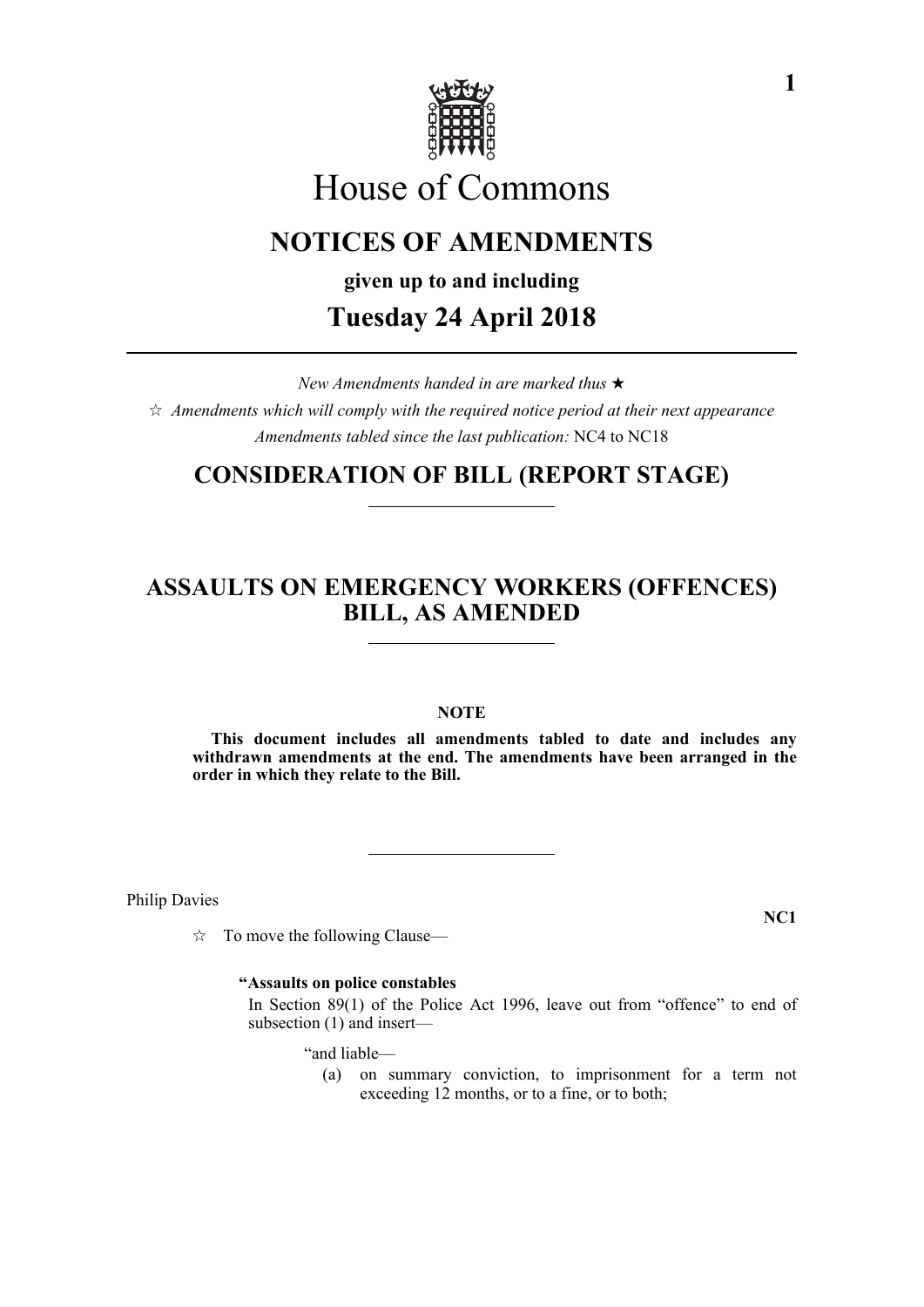(b) on conviction on indictment, to imprisonment for a term not exceeding 12 months, or to a fine, or to both.""

# *Member's explanatory statement*

*This new clause would make assaults specifically on police constables carry the same penalty as the new offence and not just the six months currently available to courts.*

Philip Davies

 $\vec{\mathcal{R}}$  To move the following Clause—

#### **"Assaults on police constables (No. 2)**

 In Section 89(1) of the Police Act 1996, leave out from "offence" to end of subsection (1) and insert—

"and liable—

- (a) on summary conviction, to imprisonment for a term not exceeding 12 months, or to a fine, or to both;
- (b) on conviction on indictment, to imprisonment for a term not exceeding 24 months, or to a fine, or to both.""

#### *Member's explanatory statement*

*This new clause would make assaults specifically on police constables carry greater penalties than are currently available to match the new offence and also to ensure that Crown courts have greater powers of sentence for the offence than magistrates' courts.*

#### Philip Davies

**NC3**

**NC2**

 $\vec{\mathcal{R}}$  To move the following Clause—

# **"Review of impact of non-commencement of sections 154 and 282 of the Criminal Justice Act 2003**

 If Sections 154 and 282 of the Criminal Justice Act 2003 have not come into force two years after this Act has come into force the Secretary of State for Justice must review the likely impact this non commencement has had on the sentences given for offences affected by this Act and provide a statement to Parliament within six months of the end of the two-year period detailing that impact."

#### *Member's explanatory statement*

*This new clause would allow a review from the Secretary of State to enable insight into the impact on sentences for the offences covered by the Bill that are not able to exceed six months as a result of no changes being made to the sentencing powers of magistrates.*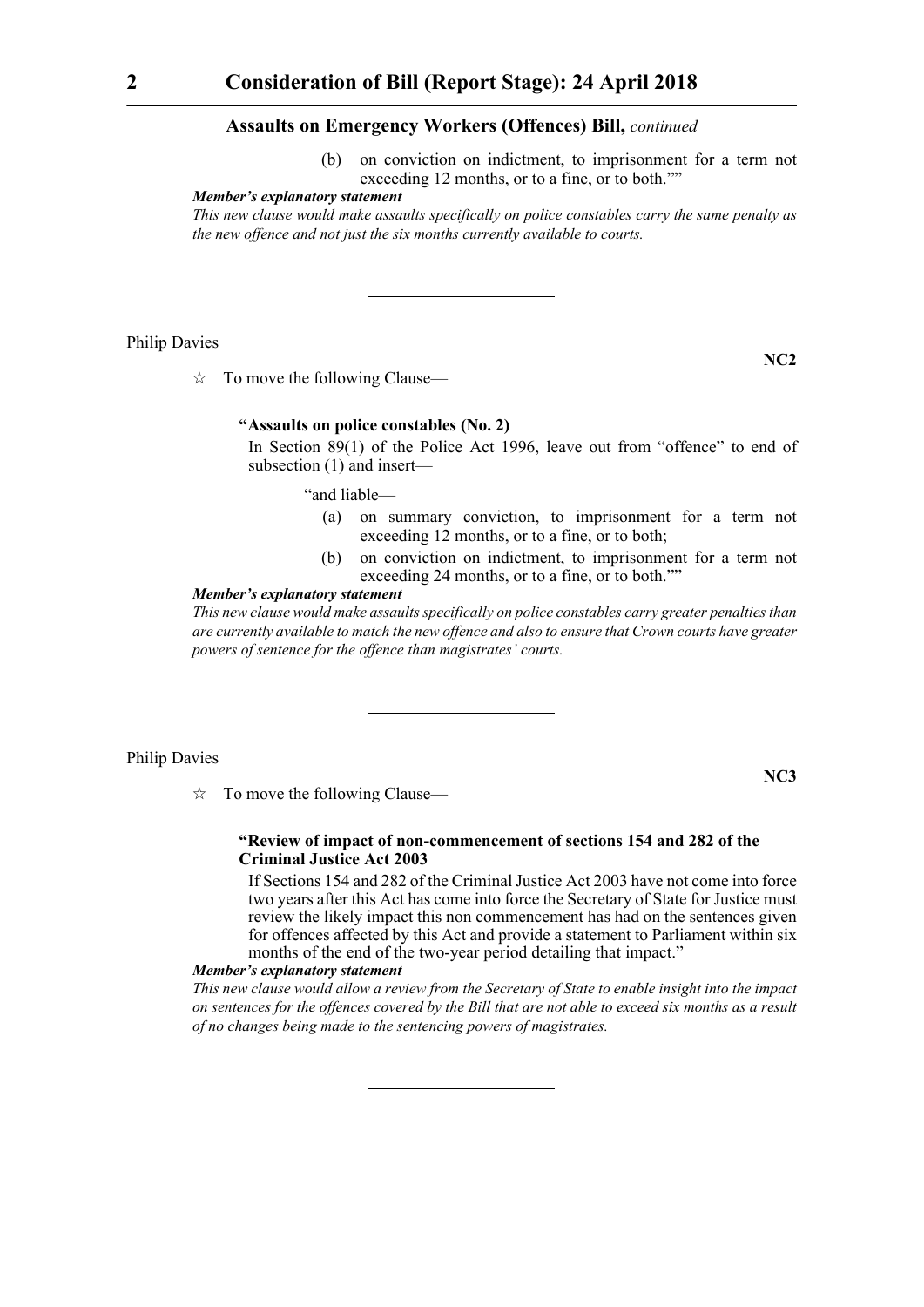Philip Davies

 $\star$  To move the following Clause—

# **"Assaults in prison**

In Section 243A of the Criminal Justice Act 2003, after subsection (2) insert—

"(2A) Subsection (2) does not apply if the prisoner has assaulted any person listed in Section 3 of the Assaults on Emergency Workers (Offences) Act 2018 during the course of their sentence.""

# *Member's explanatory statement*

*This new clause would mean that a prisoner serving a sentence of less than 12 months who assaulted an emergency worker during that sentence would not be eligible for automatic release.*

Philip Davies

 $\star$  To move the following Clause—

# **"Assaults in prison (No.2)**

In Section 244 of the Criminal Justice Act 2003, after subsection (1A) insert—

"(1B) Subsection (1) does not apply if the prisoner has assaulted any person listed in Section 3 of the Assaults on Emergency Workers (Offences) Act 2018 during the course of their sentence.""

*Member's explanatory statement* 

*This new clause would mean that a prisoner serving a fixed term sentence of more than 12 months who assaulted an emergency worker during that sentence would not be eligible for automatic release.*

Philip Davies

 $\star$  To move the following Clause—

# **"Assaults in prison (No.3)**

In Section 246 of the Criminal Justice Act 2003, after subsection (4)(i) insert—

"(j) the prisoner has assaulted any person listed in Section 3 of the Assaults on Emergency Workers (Offences) Act 2018 during the course of their sentence.""

# *Member's explanatory statement*

*This new clause would mean that a prisoner serving a fixed term sentence of more than 12 months who assaulted an emergency worker during that sentence would not be eligible for early release.*

**NC4**

**NC5**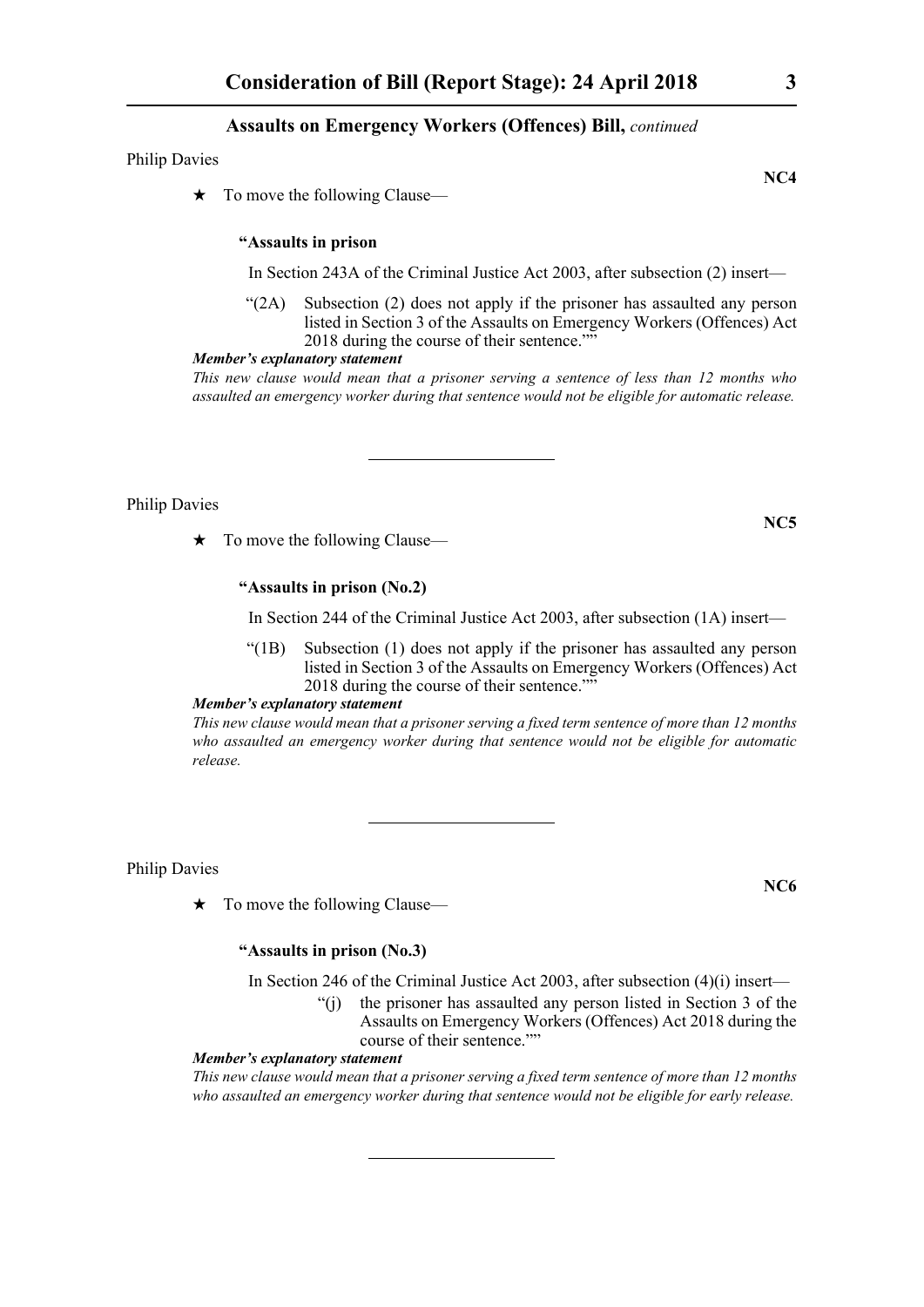Philip Davies

 $\star$  To move the following Clause—

# **"Assaults in prison (No.4)**

- (1) In Section 246A of the Criminal Justice Act 2003, in subsection (2) after "unless" for "either or both" substitute "any".
- (2) In Section 246A of the Criminal Justice Act 2003, after subsection (2)(b) insert—
	- "(c) the prisoner has assaulted any person listed in Section 3 of the Assaults on Emergency Workers (Offences) Act 2018 during the course of their sentence.""

# *Member's explanatory statement*

*This new clause would mean that a prisoner serving an extended sentence under Sections 226A and 226B of the Criminal Justice Act 2003 who assaulted an emergency worker during that sentence would not be eligible for automatic release after the requisite period.*

Philip Davies

 $\star$  To move the following Clause—

# **"Assaults in prison (No.5)**

In Section 247 of the Criminal Justice Act 2003, after subsection 2 insert—

"(3) Subsection (2) does not apply if the prisoner has assaulted any person listed in Section 3 of the Assaults on Emergency Workers (Offences) Act 2018 during the course of their sentence.""

#### *Member's explanatory statement*

*This new clause would mean that a prisoner serving an extended sentence under Sections 227 and 228 of the Criminal Justice Act 2003 who assaulted an emergency worker during that sentence would not be eligible for automatic release after the requisite period.*

Philip Davies

 $\star$  To move the following Clause—

# **"Assaults in prison (No.6)**

In Section 243A of the Criminal Justice Act 2003, after subsection (2) insert—

"(2A) Subsection (2) does not apply if the prisoner has assaulted any person listed in Section 3, subsections (d), (e) or (f) of the Assaults on Emergency Workers (Offences) Act 2018 during the course of their sentence.""

**NC8**

**NC9**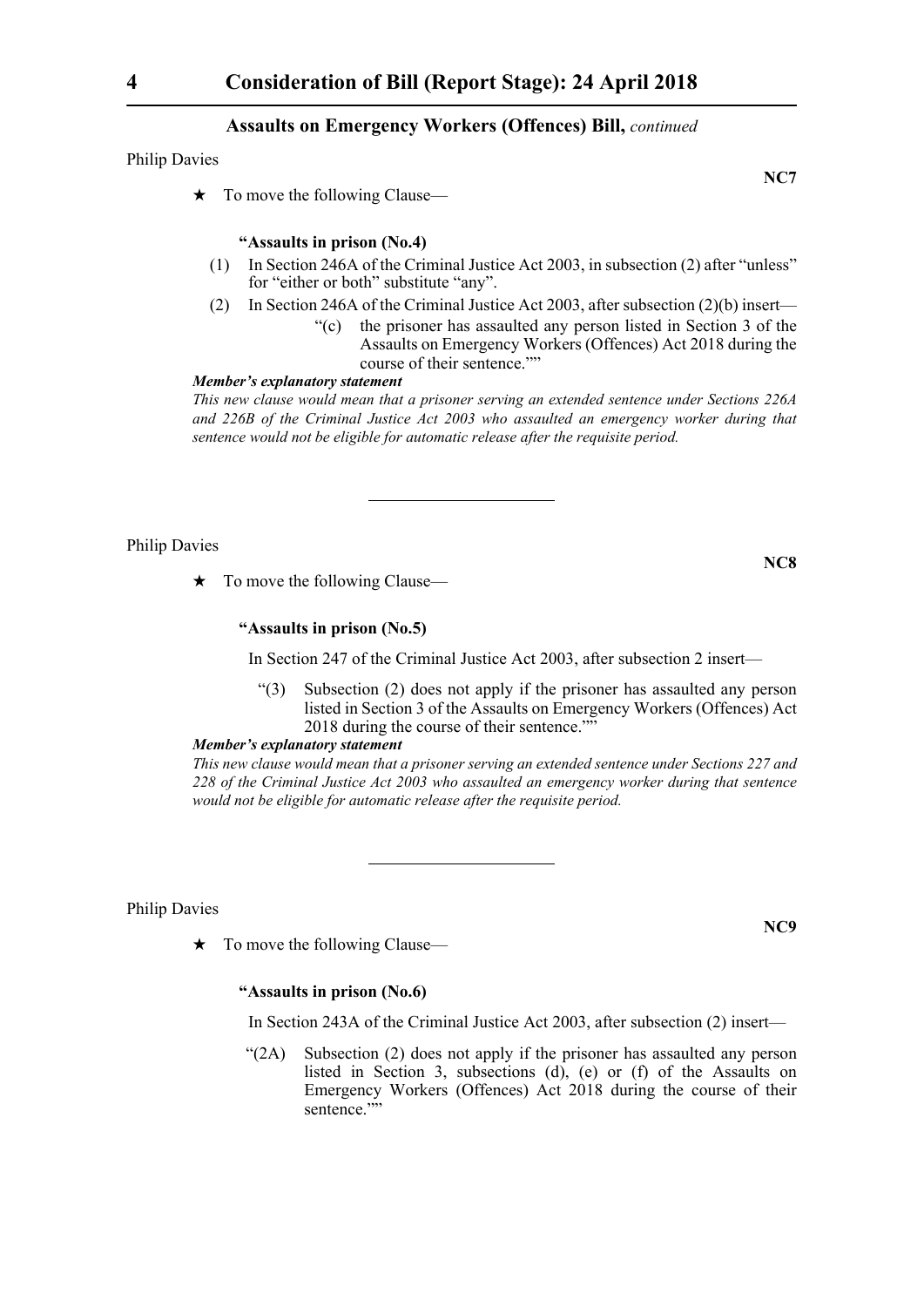#### *Member's explanatory statement*

*This new clause would mean that a prisoner serving a sentence of less than 12 months who assaulted a prison officer or anyone carrying out the same functions as a prison officer or a prison custody officer during that sentence would not be eligible for automatic release.*

Philip Davies

 $\star$  To move the following Clause—

# **"Assaults in prison (No.7)**

In Section 244 of the Criminal Justice Act 2003, after subsection (1A) insert—

"(1B) Subsection (1) does not apply if the prisoner has assaulted any person listed in Section 3 subsections (d), (e) or (f) of the Assaults on Emergency Workers (Offences) Act 2018 during the course of their sentence.""

#### *Member's explanatory statement*

*This new clause would mean that a prisoner serving a fixed term sentence of more than 12 months who assaulted a prison officer or anyone carrying out the same functions as a prison officer or a prison custody officer during that sentence would not be eligible for automatic release.*

Philip Davies

 $\star$  To move the following Clause—

# **"Assaults in prison (No.8)**

In Section 246 of the Criminal Justice Act 2003, after subsection (4)(i) insert—

the prisoner has assaulted any person listed in Section 3 subsections (d), (e) or (f) of the Assaults on Emergency Workers (Offences) Act 2018 during the course of their sentence.""

#### *Member's explanatory statement*

*This new clause would mean that a prisoner serving a fixed term sentence of more than 12 months who assaulted a prison officer or anyone carrying out the same functions as a prison officer or a prison custody officer during that sentence would not be eligible for early release.*

Philip Davies

 $\star$  To move the following Clause—

# **"Assaults in prison (No.9)**

(1) In Section 246A of the Criminal Justice Act 2003, in subsection (2) after "unless" for "either or both" substitute "any".

**NC11**

**NC12**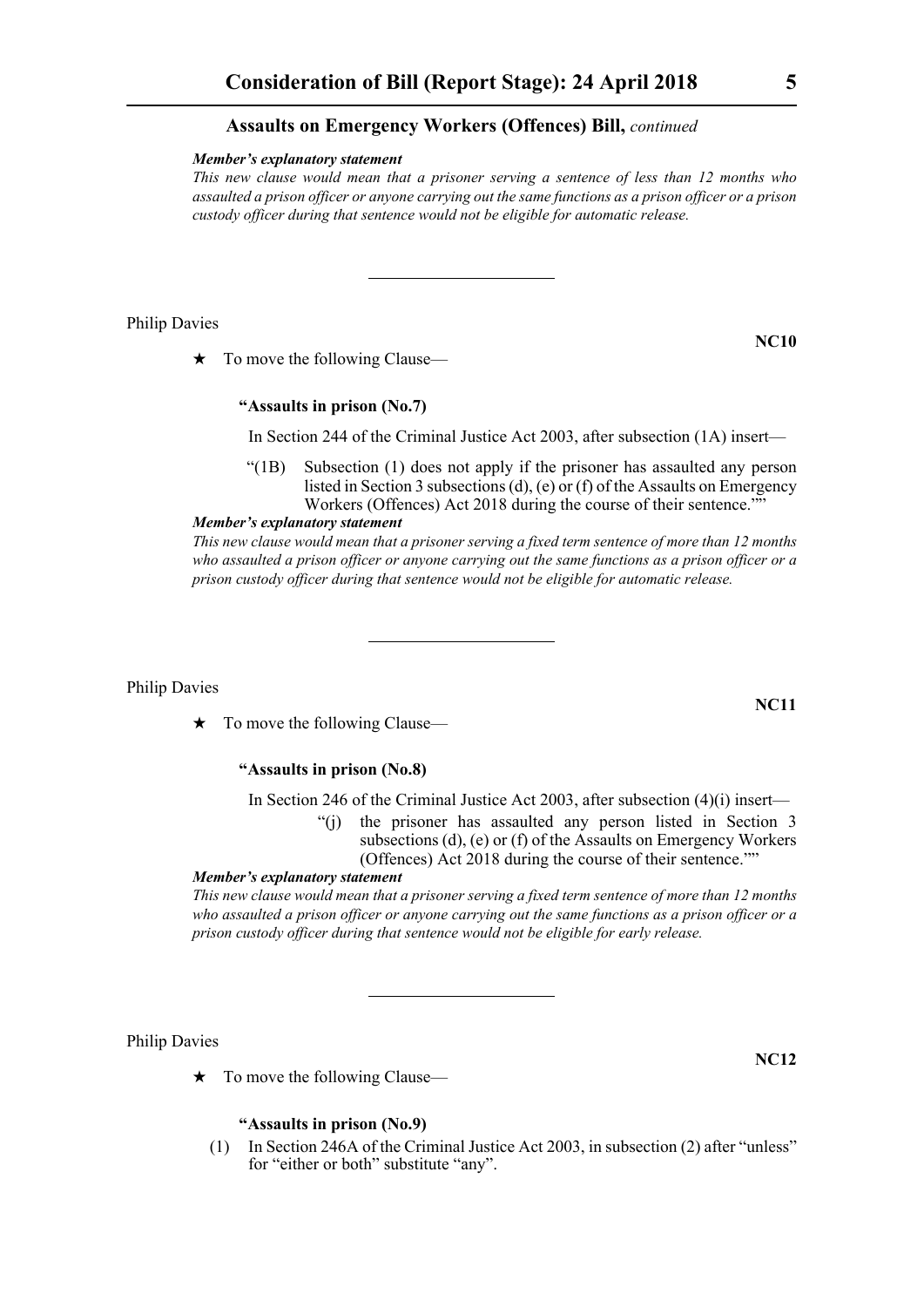- (2) In Section 246A of the Criminal Justice Act 2003, after subsection (2)(b) insert—
	- "(c) the prisoner has assaulted any person listed in Section 3 subsections (d), (e) or (f) of the Assaults on Emergency Workers (Offences) Act 2018 during the course of their sentence.""

#### *Member's explanatory statement*

*These new clause would mean that a prisoner serving an extended sentence under Sections 226A and 226B of the Criminal Justice Act 2003 who assaulted a prison officer or anyone carrying out the same functions as a prison officer or a prison custody officer during that sentence would not be eligible for automatic release after the requisite period.*

Philip Davies

 $\star$  To move the following Clause—

# **"Assaults in prison (No.10)**

In Section 247 of the Criminal Justice Act 2003, after subsection (2) insert—

"(3) Subsection (2) does not apply if the prisoner has assaulted any person listed in Section 3 subsections (d), (e) or (f) of the Assaults on Emergency Workers (Offences) Act 2018 during the course of their sentence.""

# *Member's explanatory statement*

*This new clause would mean that a prisoner serving an extended sentence under Sections 227 and 228 of the Criminal Justice Act 2003 who assaulted a prison officer or anyone carrying out the same functions as a prison officer or a prison custody officer during that sentence would not be eligible for automatic release after the requisite period.*

#### Philip Davies

 $\star$  To move the following Clause—

**NC14**

#### **"Assaults in prison (No.11)**

In Section 243A of the Criminal Justice Act 2003, after subsection (2) insert—

 $\mathcal{L}(2A)$  Subsection (2) does not apply if the prisoner has assaulted a prison officer during the course of their sentence.""

# *Member's explanatory statement*

*This new clause would mean that a prisoner serving a sentence of less than 12 months who assaulted a prison officer during that sentence would not be eligible for automatic release.*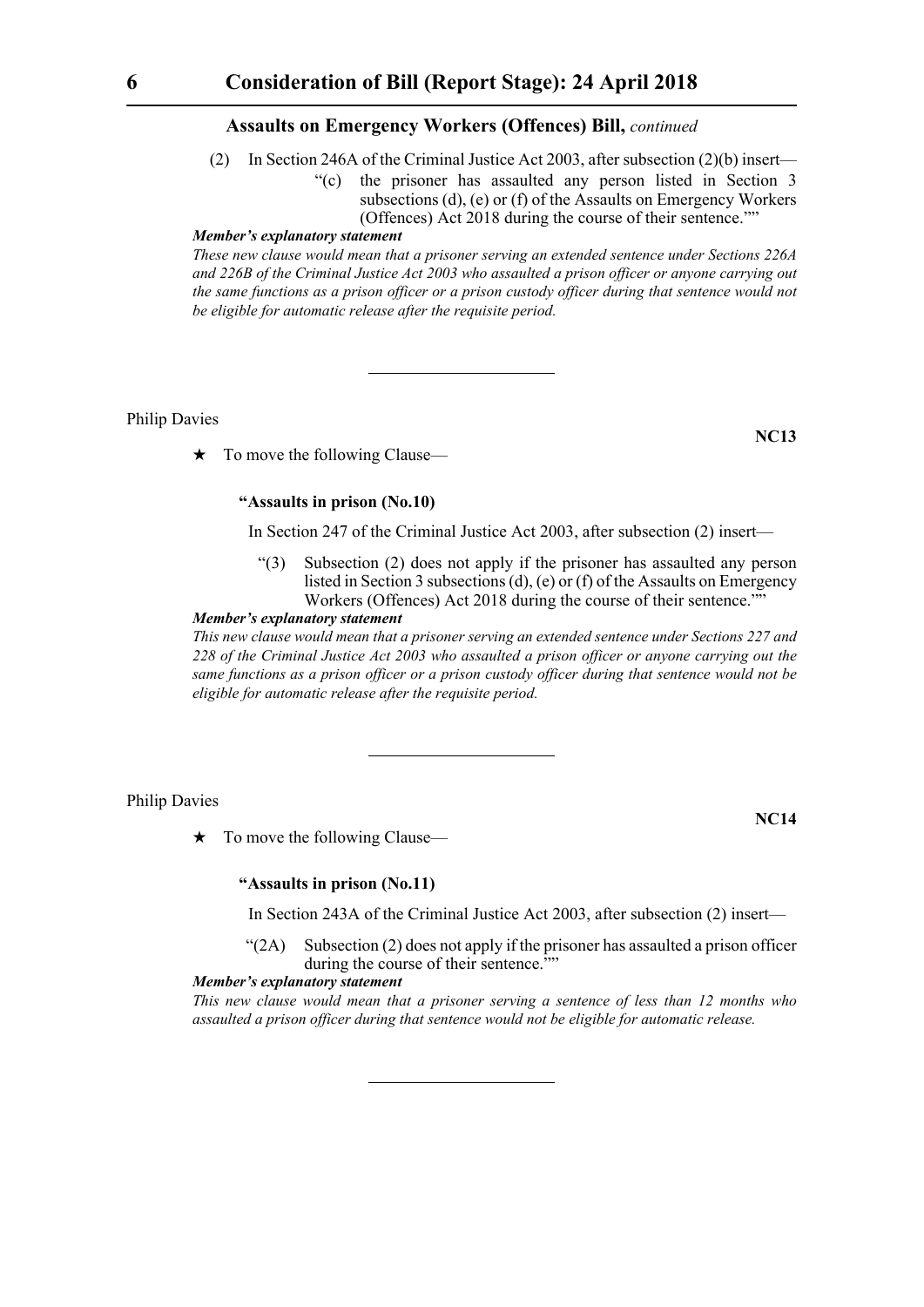Philip Davies

 $\star$  To move the following Clause—

## **"Assaults in prison (No.12)**

In Section 244 of the Criminal Justice Act 2003, after subsection (1A) insert—

 $\degree$ (1B) Subsection (1) does not apply if the prisoner has assaulted a prison officer during the course of their sentence.""

#### *Member's explanatory statement*

*This new clause would mean that a prisoner serving a fixed term sentence of more than 12 months who assaulted a prison officer during that sentence would not be eligible for automatic release.*

Philip Davies

 $\star$  To move the following Clause—

# **"Assaults in prison (No.13)**

In Section 246 of the Criminal Justice Act 2003, after subsection (4)(i) insert—

"(j) the prisoner has assaulted a prison officer during the course of their sentence.""

Philip Davies

 $\star$  To move the following Clause—

# **"Assaults in prison (No.14)**

- (1) In Section 246A of the Criminal Justice Act 2003, in subsection (2) after "unless" for "either or both" substitute "any".
- (2) (2)In Section 246A of the Criminal Justice Act 2003, after subsection 2 (b) insert—
	- "(c) the prisoner has assaulted a prison officer during the course of their sentence.""

# *Member's explanatory statement*

*This new clause would mean that a prisoner serving an extended sentence under Sections 226A and 226B of the Criminal Justice Act 2003 who assaulted a prison officer would not be eligible for automatic release after the requisite period.*

**NC15**

**NC17**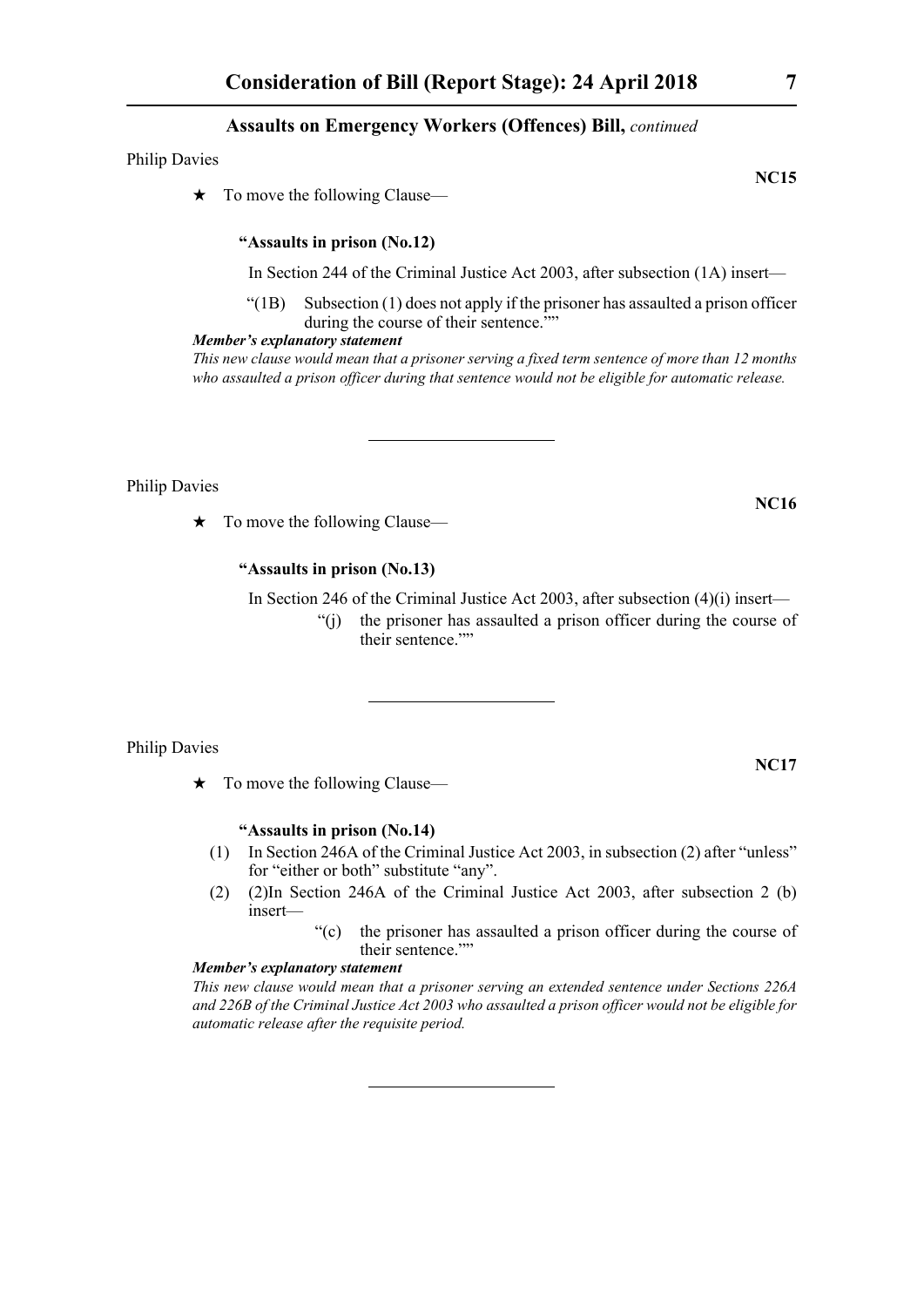Philip Davies

 $\star$  To move the following Clause—

# **"Assaults in prison (No.15)**

In Section 247 of the Criminal Justice Act 2003, after subsection (2) insert—

"(3) Subsection (2) does not apply if the prisoner has assaulted a prison officer during the course of their sentence.""

#### *Member's explanatory statement*

*This new clause would mean that a prisoner serving an extended sentence under Sections 227 and 228 of the Criminal Justice Act 2003 who assaulted a prison during that sentence would not be eligible for automatic release after the requisite period.*

Chris Bryant Holly Lynch Philip Davies

**2**

**9**

**11**

**10**

Clause **1,** page **1**, line **3**, after "battery" insert "including spitting" *Member's explanatory statement This makes explicit that this section applies to incidents of assault or battery that are spitting.*

#### Philip Davies

 $\approx$  Clause **1**, page **1**, line **10**, leave out "12" and insert "24" *Member's explanatory statement This amendment would increase the sentence for the new offence from 12 to 24 months in Crown courts to allow for longer sentences and to ensure Crown courts have greater powers of sentence for the offence than magistrates' courts.* 

#### Philip Davies

 $\approx$  Clause **1,** page **2**, line **1**, leave out subsection (4) and insert— "(4) Sections 154 and 282 of the Criminal Justice Act 2003 shall come into force." *Member's explanatory statement This amendment would increase the sentencing powers of magistrates from six months to 12 months for a single offence and enable the sentencing in the Bill to actually be imposed in magistrates' courts.*

# Philip Davies

 Clause **1,** page **2**, line **14**, at end insert— "(5A) Offences under this Act are either way offences." *Member's explanatory statement This amendment would mean that offences under the Act are to be treated as either way offences.*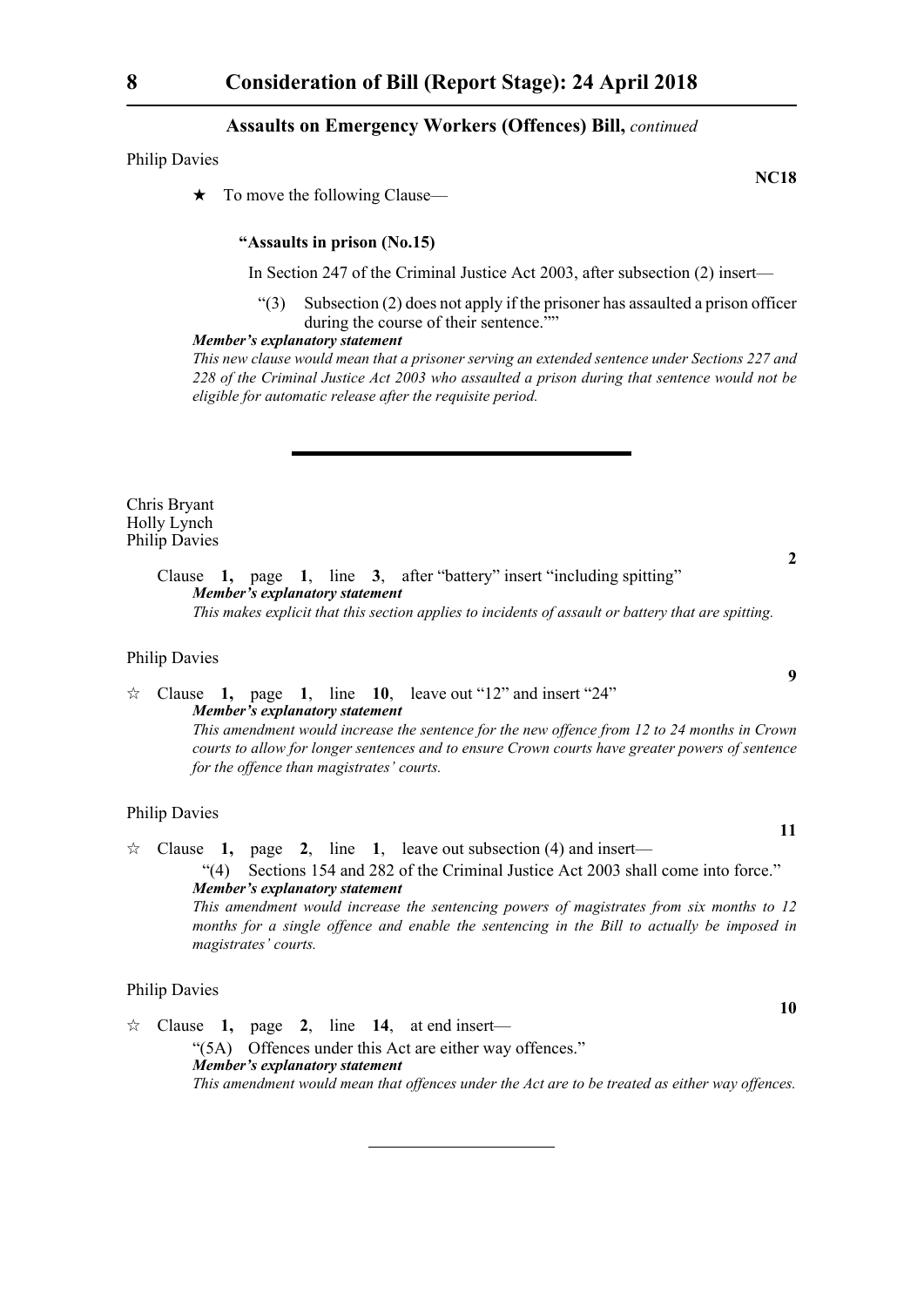| Chris Bryant<br>Holly Lynch<br>Jim Fitzpatrick<br>Jo Stevens<br>Mr Bob Seely<br>Liz Twist |                                                                                        |                                                                                                                        |                                                                                                                                                                                                    |
|-------------------------------------------------------------------------------------------|----------------------------------------------------------------------------------------|------------------------------------------------------------------------------------------------------------------------|----------------------------------------------------------------------------------------------------------------------------------------------------------------------------------------------------|
|                                                                                           | Mohammad Yasin<br>$\cdot$ (aa)<br>Member's explanatory statement<br>of sexual assault. | <b>Philip Davies</b><br>Clause 2, page 2, line $39$ , at end insert—<br>2003"                                          | Caroline Lucas<br>3<br>an offence under section 3 (sexual assualt) of the Sexual Offences Act<br>This causes the fact that the victim was an emergency worker to be an aggravating factor in cases |
| Chris Bryant                                                                              |                                                                                        | Page 4, line 23, leave out Clause 4                                                                                    | 4                                                                                                                                                                                                  |
| Chris Bryant                                                                              | Page 6, line 6, leave out Clause 5                                                     |                                                                                                                        | 5                                                                                                                                                                                                  |
| Chris Bryant                                                                              |                                                                                        | Page 8, line 14, leave out Clause 6                                                                                    | 6                                                                                                                                                                                                  |
| Chris Bryant                                                                              | Member's explanatory statement                                                         | Clause 7, page 9, line 37, leave out from "only," to end of line 38<br>This amendment is consequential on Amendment 5. | 7                                                                                                                                                                                                  |